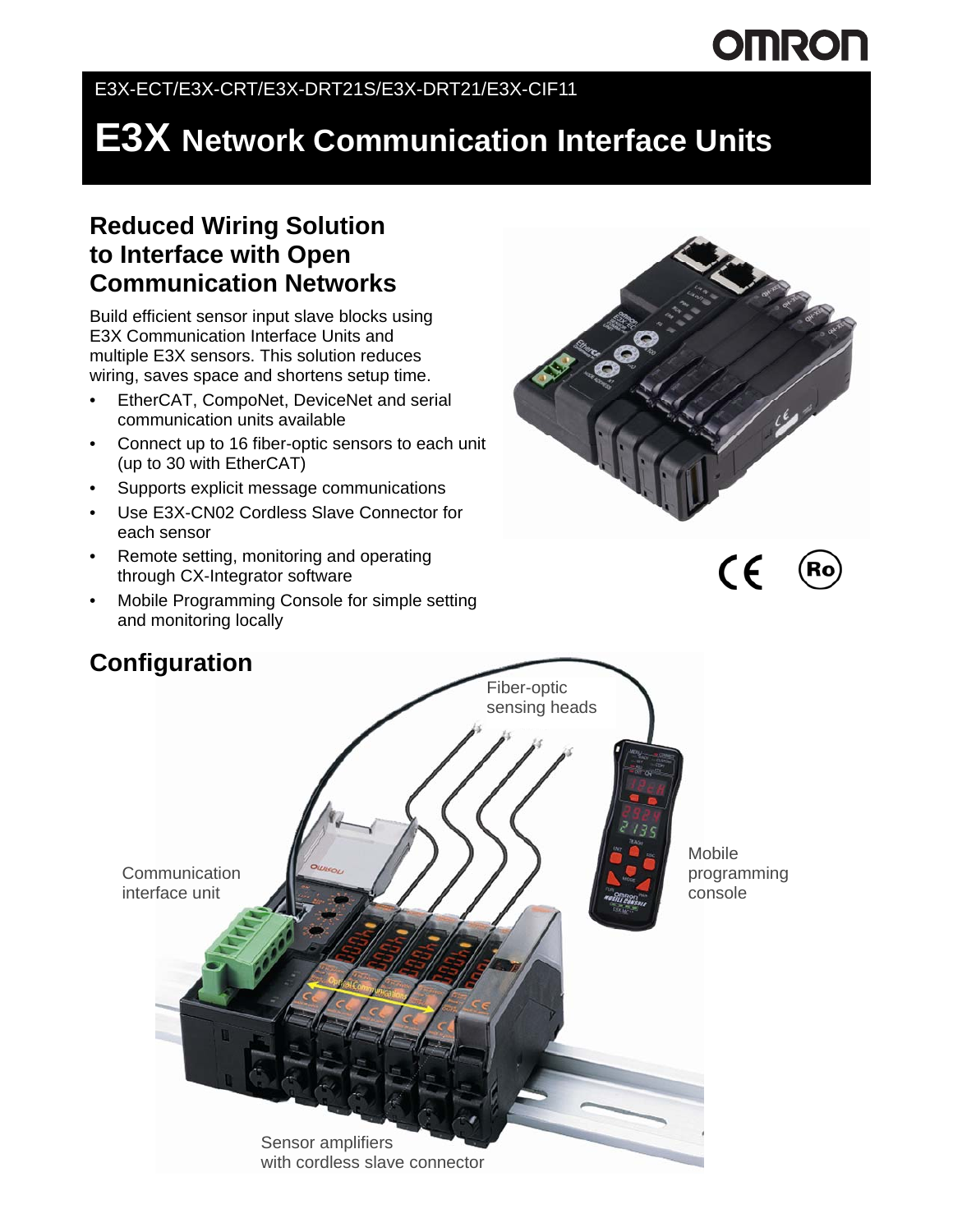## **OMRON**

## **Ordering Information**

#### **Network Communication Interface Units**

| Network type   Maximum  | connectable<br>amplifiers | <b>Compatible sensor amplifiers</b>                                                                                                                                                                                                                                                                                                                                                               | <b>Model</b>     |
|-------------------------|---------------------------|---------------------------------------------------------------------------------------------------------------------------------------------------------------------------------------------------------------------------------------------------------------------------------------------------------------------------------------------------------------------------------------------------|------------------|
| EtherCAT                | 30 units                  | E3X-HD0, E3X-MDA0, E3S-DA0                                                                                                                                                                                                                                                                                                                                                                        | E3X-ECT          |
| CompoNet                | 16 units                  | E3X-HD0, E3X-MDA0, E3S-DA0                                                                                                                                                                                                                                                                                                                                                                        | E3X-CRT          |
| <b>DeviceNet</b>        | 16 units                  | E3X-DA7-S, E3X-DA9-S,<br>E3X-DA6-S, E3X-DA8-S, E3X-DAG6-S, E3X-DAG8-S,<br>E3X-DAB6-S, E3X-DAB8-S, E3X-DAH6-S, E3X-DAH8-S,<br>E3X-DA6RM-S, E3X-DA8RM-S, E3X-DA6TW-S, E3X-DA8TW-S,<br>E3X-DA6AT-S. E3X-DA8AT-S:<br>Dual Digital Fiber Optic Amplifiers: E3X-MDA6, E3X-MDA8;<br>Laser Photoelectric Sensors E3C-LDA11, E3C-LDA41;<br>High-resolution Digital Proximity Sensors: E2C-EDA11, E2C-EDA41 | E3X-DRT21S VER.3 |
|                         | 16 units                  | E3X-DA6, E3X-DA8, E3X-DAB6, E3X-DAB8, E3X-DAG6,<br>E3X-DAG8, E3X-DA6TW, E3X-DA8TW, E3X-DA6-P                                                                                                                                                                                                                                                                                                      | <b>E3X-DRT21</b> |
| Serial RS-422 116 units |                           | E3X-DA6, E3X-DA8, E3X-DAB6, E3X-DAB8, E3X-DAG6,<br>E3X-DAG8, E3X-DA6TW, E3X-DA8TW, E3X-DA6-P                                                                                                                                                                                                                                                                                                      | E3X-CIF11        |

#### **Connector**

| <b>I</b> Iten                         | <b>unctior</b>                                                          | Model             |
|---------------------------------------|-------------------------------------------------------------------------|-------------------|
| Cordl<br>connector<br>dless'<br>slave | Replaces<br>communications<br>cabling<br>network<br>tor<br>individual i | <b>CN02</b><br>ື້ |

#### **Mobile Console**

| <b>I</b> tem                             | Description                                                       | l Function                                                                                                                                                                                                        | <b>Model</b>        |
|------------------------------------------|-------------------------------------------------------------------|-------------------------------------------------------------------------------------------------------------------------------------------------------------------------------------------------------------------|---------------------|
| <b>Mobile</b><br>console<br><b>I</b> set | Mobile console with<br>programming head,<br>cable, and AC adapter | Set, teach and fine-tune one or a group of amplifiers simultaneously;<br>copy settings from one amplifier to another within the same group or<br>to a group on another machine; set mode lockout to limit access; | <b>E3X-MC11-SV2</b> |
|                                          |                                                                   | monitor/troubleshoot operation                                                                                                                                                                                    |                     |